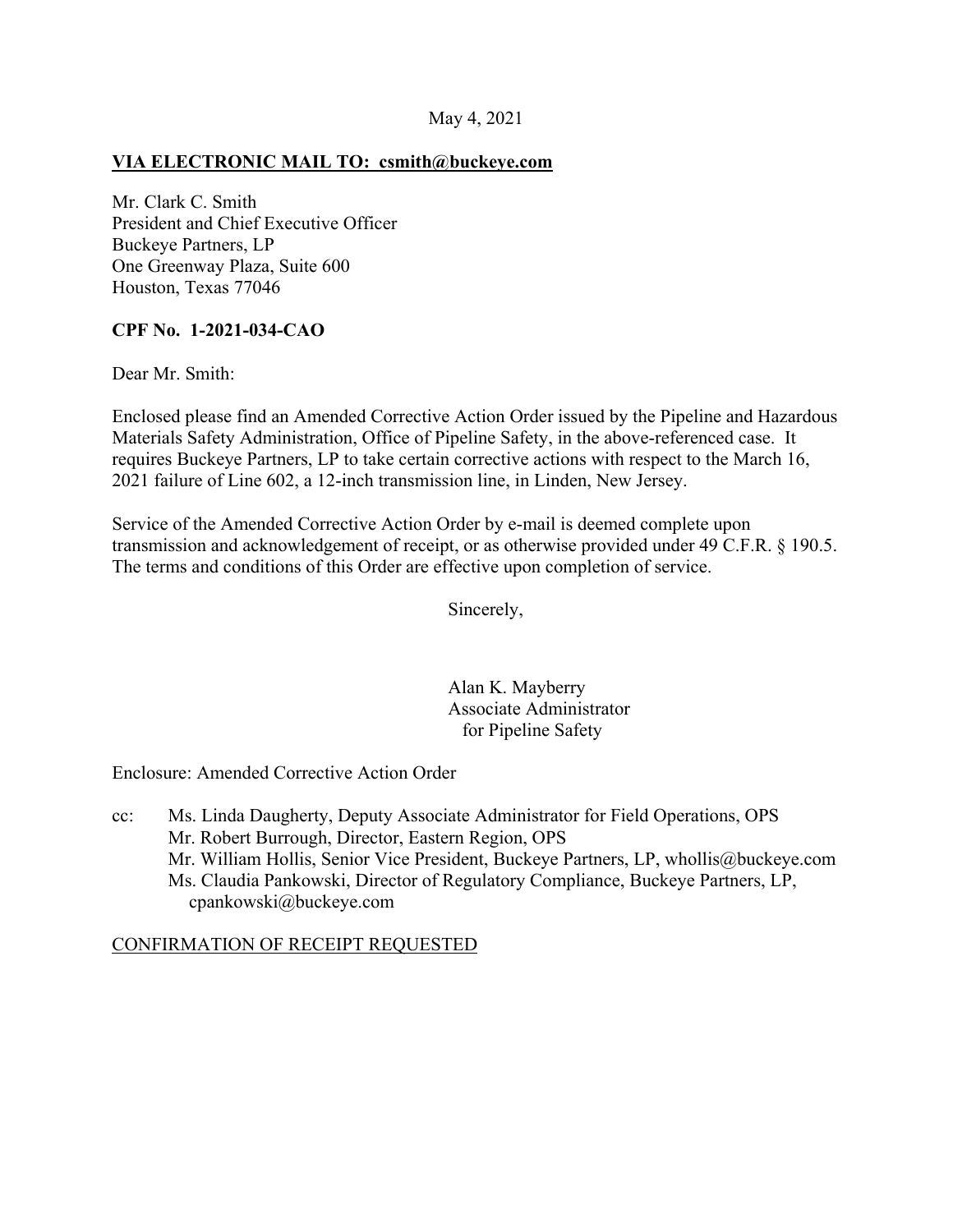### **U.S. DEPARTMENT OF TRANSPORTATION PIPELINE AND HAZARDOUS MATERIALS SAFETY ADMINISTRATION OFFICE OF PIPELINE SAFETY WASHINGTON, D.C. 20590**

)

)

) **)**  )

**In the Matter of** )

**Buckeye Partners, LP,** 

 $\Box$ )

**Respondent.** 

**CPF No. 1-2021-034-CAO** 

### **AMENDED CORRECTIVE ACTION ORDER**

#### **Purpose and Background**

This Amended Corrective Action Order (ACAO or Amended Order) is being issued by the Pipeline and Hazardous Materials Safety Administration (PHMSA), Office of Pipeline Safety (OPS), under the authority of 49 U.S.C. § 60112 to require Buckeye Partners, LP (Buckeye or Respondent) to take the necessary corrective actions to protect the public, property, and the environment from potential hazards associated with the March 16, 2021 rupture of its 12-inch hazardous liquid pipeline located in Linden, New Jersey: the "Accident."

At approximately 5:26 AM ET, on March 16, 2021, Buckeye's 12-inch hazardous liquid pipeline, Line 602, ruptured and released approximately 353 barrels of unleaded gasoline in Linden, New Jersey. The accident was discovered when Buckeye's supervisory control and data acquisition (SCADA) control center in Breinigsville, Pennsylvania indicated that the flow rate was continuing to rise while the pressure plateaued. Buckeye's system automatically shut down the pipeline due to a low inlet pump pressure safety switch. Buckeye controllers followed-up by having field personnel close remote block valves, and dispatched personnel to locate the failure. Buckeye personnel discovered gasoline in a low-lying swamp between mile post (MP) 99+98 and MP 109+89, near the Arthur Kill River.

Buckeye deployed an oil spill response team to the site to run a containment and absorbent boom to keep the release from reaching a tributary of the Arthur Kill River. The two remote block valves Buckeye closed were at the west bank of the Arthur Kill River, north of the release site, and at the south side of the site. There were no reports of fires, injuries, fatalities or evacuations.

Pursuant to 49 U.S.C. § 60117, PHMSA initiated an investigation of the Accident, and on March 19, 2021, issued a Corrective Action Order (CAO). However, as a result of PHMSA's continued investigation and additional information provided by Buckeye, PHMSA is issuing this ACAO to modify a definition, modify corrective actions based upon a technical review of data submitted by Buckeye, and grant extensions of time for completion of some of the corrective actions. The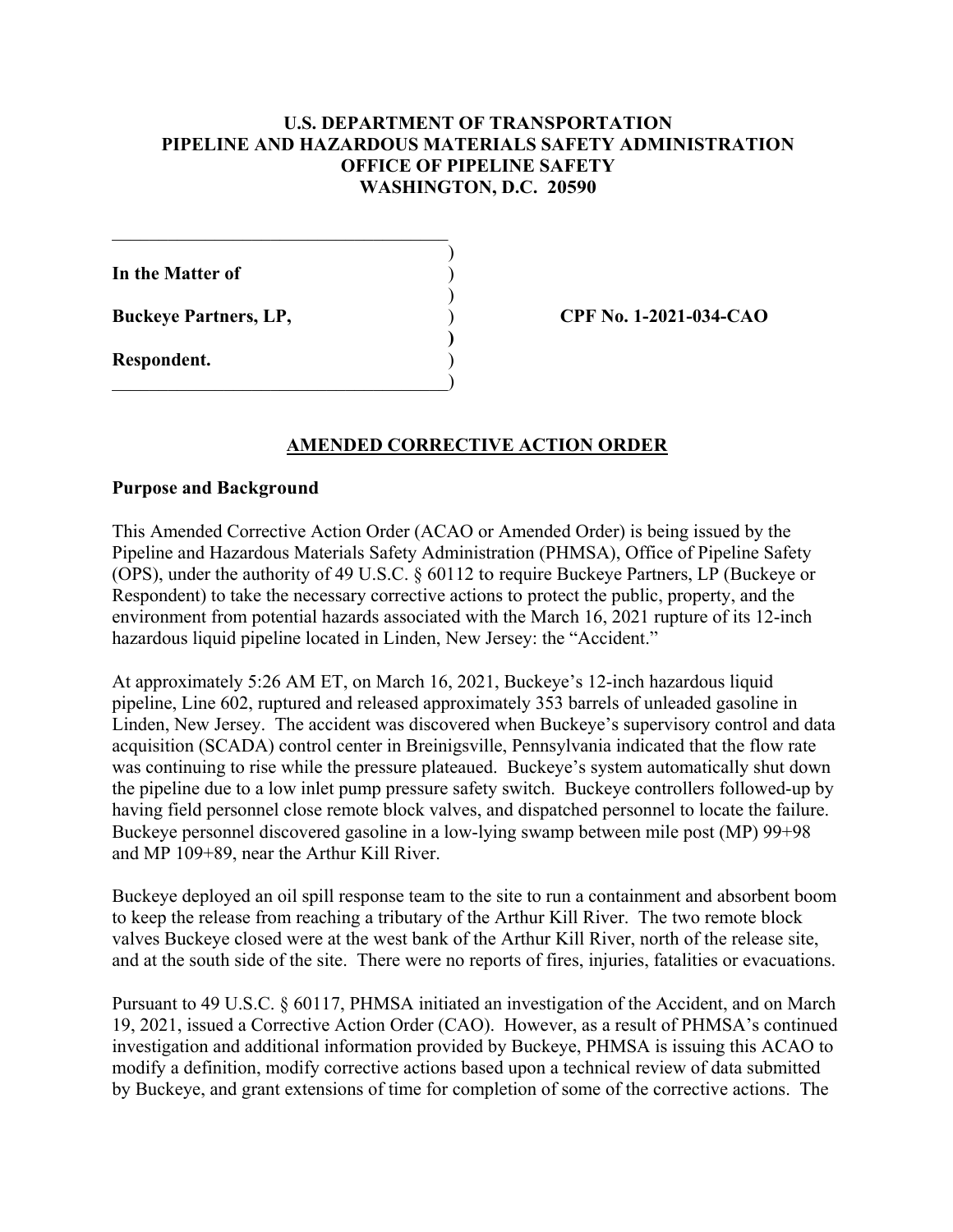ACAO does not make any substantive changes to the corrective actions prescribed in the CAO. The amended preliminary findings of the agency's ongoing investigation are as follows:

### **Amended Preliminary Findings**

- At approximately 5:26 AM ET, on March 16, 2021, Buckeye's 12-inch hazardous liquid pipeline, Line 602, ruptured and the line was automatically shut down by a low inlet pump pressure safety switch. Buckeye's SCADA control center in Breinigsville, Pennsylvania, later identified that the flow rate on Line 602 was rising but the pressure had plateaued. Buckeye's control center requested that Linden station personnel keep Line 602 shutdown; closed block valves located at Valve Site 1L-Linden Station, stationing (Sta.) 3+72, and Valve Site 2L-West Side Arthur Kill, Sta. 130+30; and dispatched personnel to determine the cause for the plateau. Buckeye personnel discovered gasoline bubbling up in a low-lying swamp between mile post (MP) 99+98 and MP 109+89, near the Arthur Kill River.
- Buckeye reported the Accident to the National Response Center (NRC) at 8:40 AM ET on March 16, 2021, (NRC Report No. 1300418), indicating it released an estimated 55 barrels of unleaded gasoline into swampland near the Arthur Kill River. Later in the afternoon, at 3:35 PM ET, Buckeye revised its release estimate to approximately 353 barrels of unleaded gasoline.
- There were no fires, injuries, fatalities, or evacuations associated with the Accident.
- Prior to the rupture, the operating pressure on Line 602 was 1145 pounds per square in gauge (psig). The maximum operating pressure (MOP) of the line is 1222 psig.
- Line 602 is a 12-inch nominal diameter, 0.25-inch wall thickness, API 5L, X-60 grade, seamless pipe that was constructed in 1965. It has a coal tar coating and an impressed current cathodic protection system. Line 602 is one of five parallel pipelines in the right-of-way (ROW). There are two Buckeye pipelines (Line 601 and Line 602) and three Colonial pipelines in the ROW at the failure location. Both Lines 601 and 602 run from the Linden, New Jersey terminal to New Lots Junction in New York. Line 601 then travels to John F. Kennedy and LaGuardia airports. Line 602 travels to Long Island City, New York and Inwood, New York. Another Buckeye pipeline, Line 607, runs from the Linden, New Jersey terminal and supplies jet fuel to Newark Liberty airport.
- The Respondent performed an in-line inspection (ILI) on Line 602, utilizing both a geometry and magnetic flux leakage (MFL) tool in July 2019. Multiple general metal loss and pitting anomalies were identified, but Buckeye reports the anomalies were not of a degree that were actionable. Respondent's two pipelines (601 and 602) are both located in similar, marshy environments.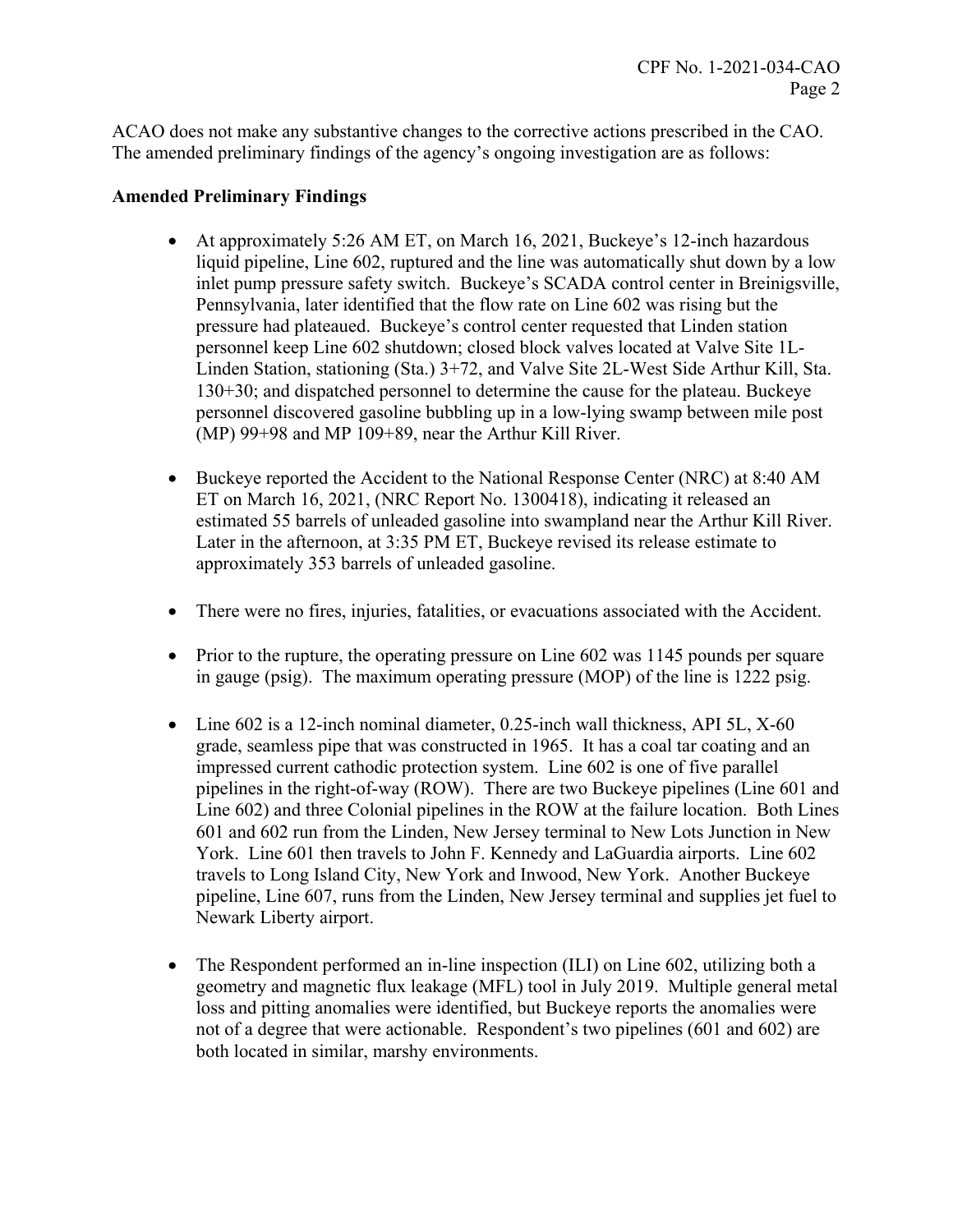- Buckeye shut in Line 601 during the post-failure excavation activities on Line 602. The closest Colonial pipeline in the ROW is idle and was previously purged with nitrogen. The remaining two Colonial pipelines contain hazardous liquids but are currently idle due to lack of demand.
- Respondent's Lines 602 and 601 are pipeline facilities subject to the pipeline safety laws in 49 U.S.C. chapter 601 and 49 C.F.R. part 195.
- The Buckeye pipeline system in the Linden Area of New Jersey consists of: 20-inch and 16-inch pipelines from Linden, New Jersey to Pennsylvania (49.1 miles); a 12 inch pipeline from Sewaren, New Jersey to Linden Station (5.2 miles); a 6-inch pipeline from Linden, New Jersey (1 mile) that turns into an 8-inch pipeline to Newark airport (6.1 miles)(Line 607); two 12-inch pipelines from Linden, New Jersey to Long Island, New York (2.8 miles)(Lines 601 and 602); 49 breakout tanks located at the Linden facility; one breakout tank located at Newark airport; and one pump station at the Linden facility. The Linden Area system includes several river crossings.
- The failure occurred in a high-consequence area, near a commercially navigable waterway – the Arthur Kill River - approximately 2.5 miles east of Linden, New Jersey. Line 602 traverses several high consequence areas.
- Preliminary indications suggest the Accident occurred due to thinning of pipe wall because of generalized corrosion at the 3 o'clock position along the longitudinal axis.
- The *Isolated Segment* (defined below) was cut out and replaced with pretested pipe on March 21, 2021, pursuant to the terms of the CAO.
- Pursuant to the terms of the CAO, Buckeye submitted a written *Restart Plan* to the Director on March 21, 2021. The *Restart Plan* was approved by the Director on March 24, 2021.
- The *Isolated Segment* was restarted at 60% of MOP on March 25, 2021, pursuant to the terms of the *Restart Plan*.

On March 30, 2021, Buckeye submitted technical data on Line 607, which included material specifications, date of installation, and inspection reports. Based upon a review of this data, Line 607 differs significantly from Lines 601 and 602 in material, installation, and operating conditions. For this reason, we are removing Line 607 from the scope of the ACAO.

# **Determination of Necessity for Corrective Action Order and Right to Hearing**

Section 60112 of title 49, United States Code, authorizes PHMSA to determine that a pipeline facility is or would be hazardous to life, property, or the environment and if there is a likelihood of serious harm, to expeditiously order the operator of the facility to take necessary corrective action, including suspended or restricted use of the facility, physical inspection, testing, repair,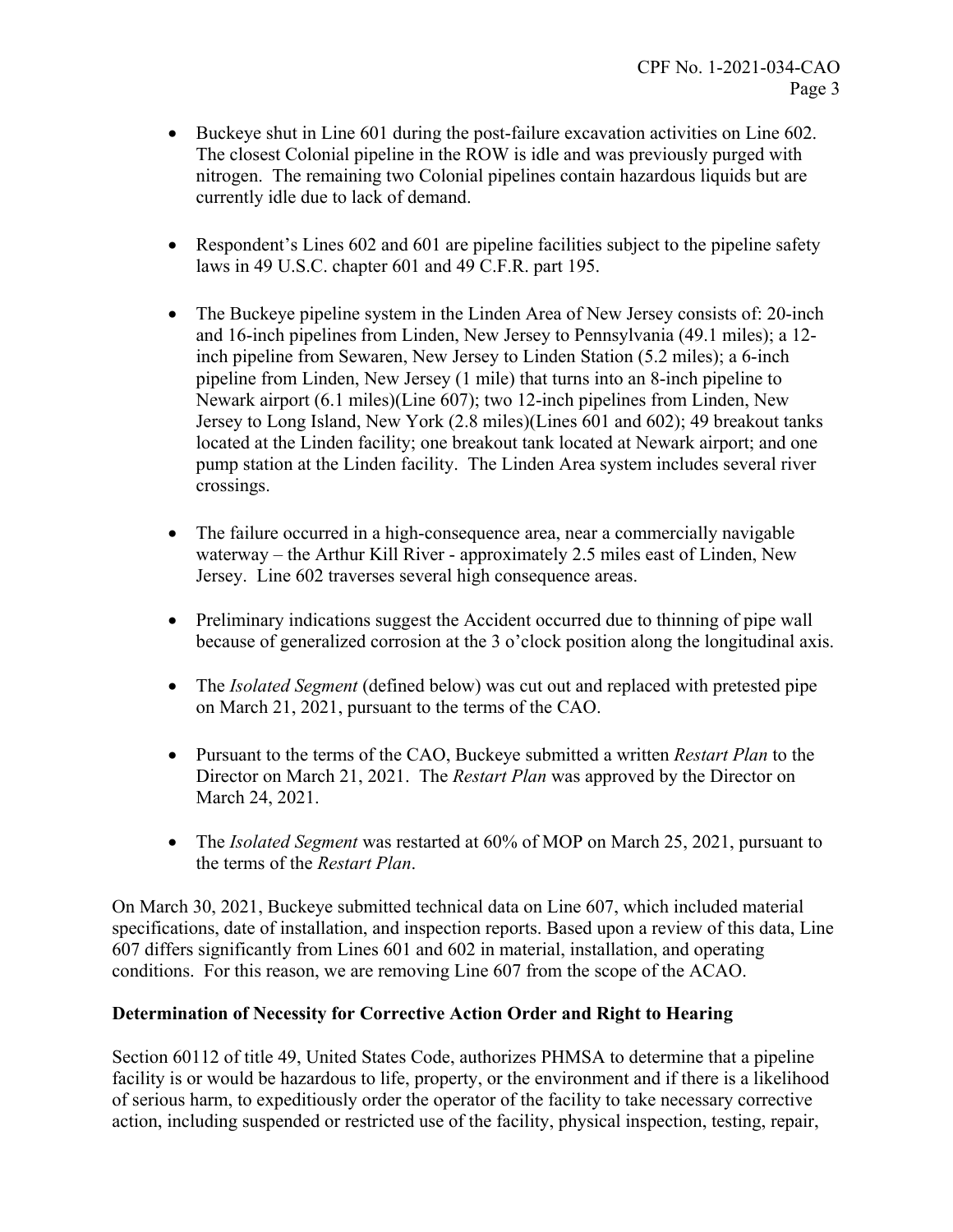replacement, or other appropriate action. An order issued expeditiously must provide an opportunity for a hearing as soon as practicable after the order is issued.

In deciding whether to issue an order, PHMSA must consider the following, if relevant: (1) the characteristics of the pipe and other equipment used in the pipeline facility, including the age, manufacture, physical properties, and method of manufacturing, constructing, or assembling the equipment; (2) the nature of the material the pipeline facility transports, the corrosive and deteriorative qualities of the material, the sequence in which the material is transported, and the pressure required for transporting the material; (3) the aspects of the area in which the pipeline facility is located, including climatic and geologic conditions and soil characteristics; (4) the proximity of the area in which the hazardous liquid pipeline facility is located to environmentally sensitive areas; (5) the population density and population and growth patterns of the area in which the pipeline facility is located; (6) any recommendation of the National Transportation Safety Board made under another law; and (7) any other factors PHMSA may consider as appropriate.

After evaluating the amended preliminary findings of fact, and having considered the age of the pipeline, the hazardous nature of the materials transported, the July 2019 ILI on Line 602 that failed to detect corrosion preliminarily observed at the failure site, the location of the spill in a low-lying marsh near a navigable body of water, and the likelihood that similar conditions conducive to corrosion exist on Buckeye's other pipelines in the Linden Area pipeline system, I find that continued operation of the Affected Pipelines, as defined below, without corrective measures is or would be hazardous to life, property, or the environment, and that failure to issue this Amended Order expeditiously would result in the likelihood of serious harm.

Accordingly, this Amended Order mandating immediate corrective action is issued expeditiously without prior notice and opportunity for a hearing. The terms and conditions of this Amended Order are effective upon receipt.

Within 10 days of receipt of this Amended Order, Respondent may request a hearing, to be held as soon as practicable, by notifying the Associate Administrator for Pipeline Safety in writing, with a copy to the Director, Eastern Region, PHMSA. If a hearing is requested, it will be held in accordance with 49 C.F.R. § 190.211.

After receiving and analyzing additional data in the course of this investigation, PHMSA may identify other corrective measures that need to be taken. Respondent will be notified of any additional measures required and, if appropriate, a further amended order will be issued. To the extent consistent with safety, Respondent will be afforded notice and an opportunity for a hearing prior to the imposition of any additional corrective measures.

# **Required Corrective Actions**

### Definitions:

*Affected Pipelines* – The *"Affected Pipelines"* means Buckeye's 12-inch Line 602 and Buckeye's 12-inch Line 601, both located in Linden, New Jersey.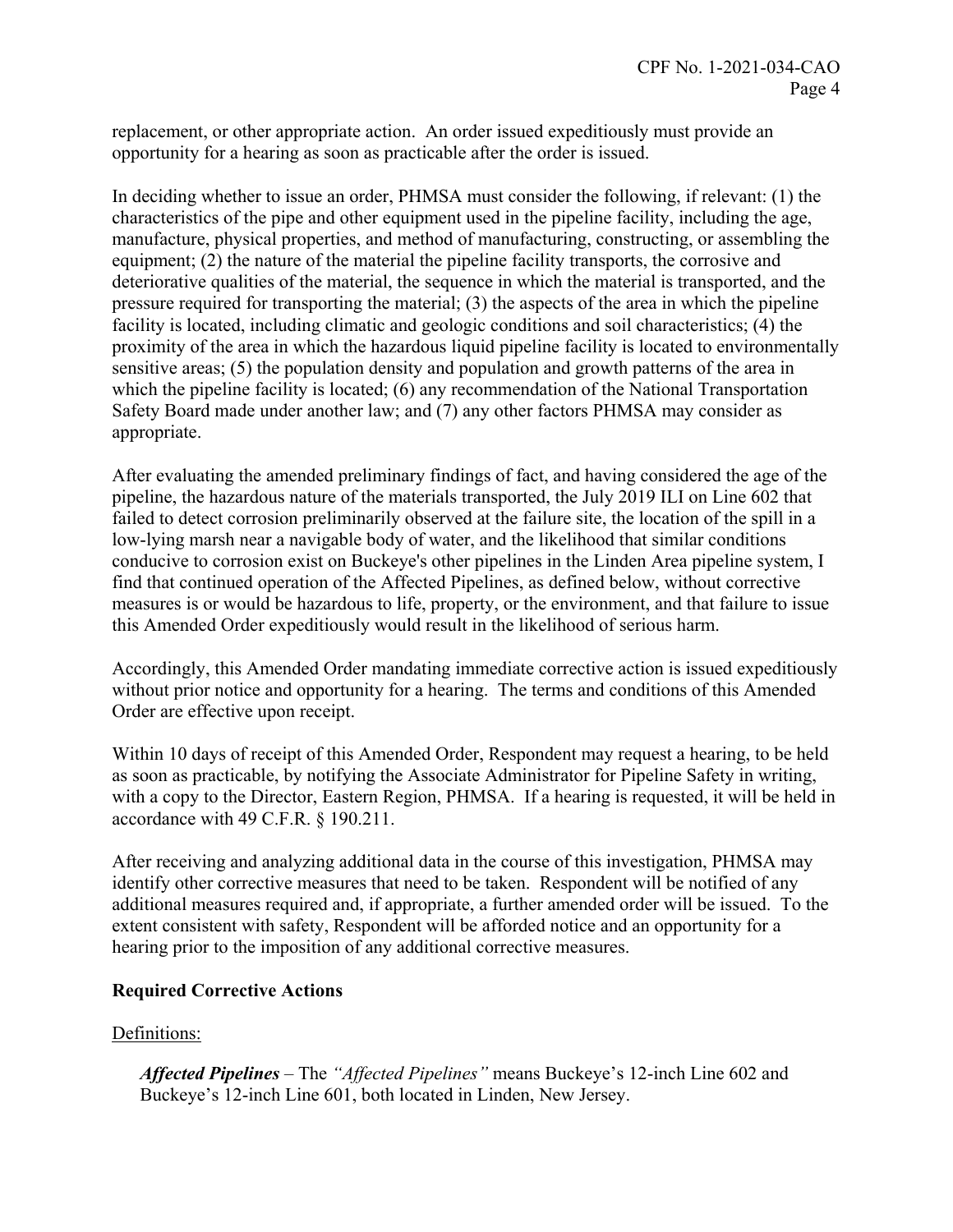*Isolated Segment –* The "*Isolated Segment*" means Buckeye's Line 602 between the valve at Valve Site 1L - Linden Station (Sta 3+72) and the valve at Valve Site 2L – West Side Arthur Kill (Sta 130+30).

*Director* – The Director, Eastern Region, PHMSA, OPS, 840 Bear Tavern Rd., Ste. 300, West. Trenton, New Jersey 08628.

*Day* – Calendar day.

Pursuant to 49 U.S.C. 60112, I hereby order Respondent to immediately take the following corrective actions:

- 1. *Shutdown of the Isolated Segment.* The *Isolated Segment* was out of service from March 16, 2021 through March 24, 2021. The *Isolated Segment* remained shut-in and was not operated until authorized to restart by the Director on March 24, 2021, in accordance with the terms of the CAO.
- 2. *Operating Pressure Restriction.* Buckeye must maintain a forty percent (40%) pressure reduction in the maximum operating pressure (MOP) along the entire length of the *Isolated Segment,* and must maintain a twenty percent (20%) pressure reduction along the remaining length of the *Affected Pipelines,* such that the operating pressure will not exceed eighty percent (80%) of the MOP.
	- a. This pressure restriction is to remain in effect until written approval to increase the pressure or return a pipeline to its pre-failure operating pressure is obtained from the Director.
	- b. On March 19, 2021, Respondent provided the Director the actual operating pressures of each pump station on the *Affected Pipelines* at the time of failure and the reduced pressure restriction set-points at these same locations.
	- c. This pressure restriction requires any relevant remote or local alarm limits, software programming set-points or control points, and mechanical over-pressure devices to be adjusted accordingly.
	- d. When determining the pressure restriction set-points, Respondent must take into account any ILI features or anomalies present in the *Affected Pipelines* to provide for continued safe operation while further corrective actions are completed.
	- e. Respondent must review the pressure restriction monthly by analyzing the operating pressure data, taking into account any ILI features or anomalies present in the *Affected Pipelines.* Respondent must immediately reduce the operating pressure further to maintain the safe operations of the *Affected Pipelines*, if warranted by the monthly review. Respondent must submit the results of the monthly review to the Director including, at a minimum, the current discharge set-points (including any additional pressure reductions), and any pressure exceedance at discharge set-points. Submittals must be made quarterly, in accordance with Item 17 below.
- 3. *Restart Plan.* Pursuant to the terms of the CAO, Buckeye developed and submitted a written *Restart Plan* to the Director on March 21, 2021. The Director approved the *Restart*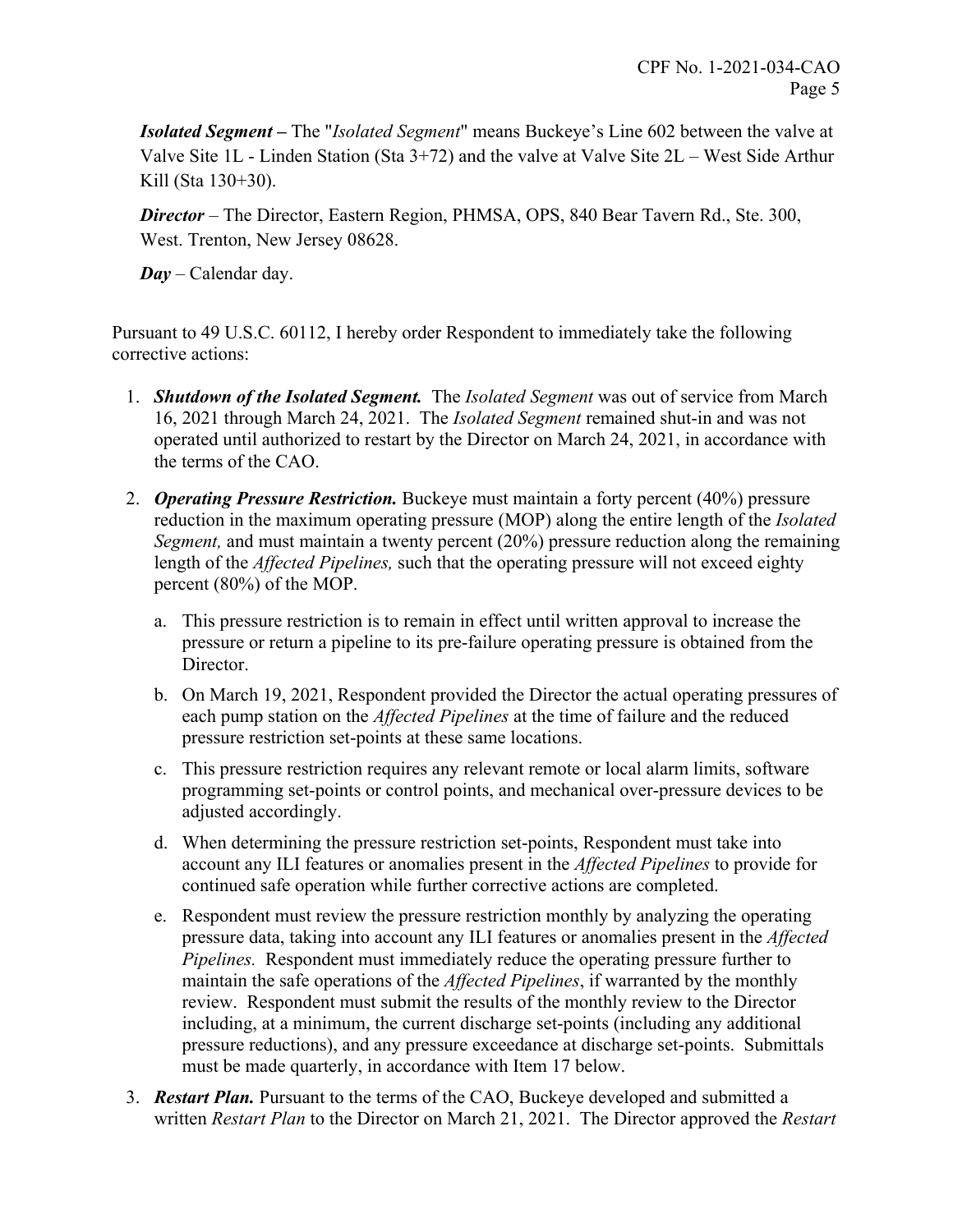*Plan* on March 24, 2021. The *Restart Plan* is incorporated by reference in to this Amended Order.

4. *Return to Service.* Pursuant to the terms of the CAO and the approved *Restart Plan*, Respondent returned the *Isolated Segment* to service on March 25, 2021. The operating pressure must not exceed the pressure restrictions in accordance with Item 2 above.

# 5. *Removal or Modification of Pressure Restriction*.

- a. The Director may allow the removal or modification of the pressure restriction upon a written request from Respondent demonstrating that modifying or restoring the *Affected Pipelines* to their pre-failure operating pressures is justified based on a reliable engineering analysis showing that the pressure increase is safe considering all known defects, anomalies, and operating parameters of the pipeline.
- b. The Director may allow the temporary removal or modification of the pressure restrictions upon a written request from Respondent demonstrating that temporary mitigative and preventive measures are implemented prior to and during the temporary removal or modification of the pressure restriction. The Director's determination will be based on the failure cause and provision of evidence that preventative and mitigative actions taken by the operator provide for the safe operation of the *Affected Pipelines* during the temporary removal or modification of the pressure restriction. Appeals to determinations of the Director in this regard will be decided by the Associate Administrator for Pipeline Safety.
- 6. *Mechanical and Metallurgical Testing*. By May 18, 2021, Respondent must complete mechanical and metallurgical testing and failure analysis of the failed pipe, including an analysis of soil samples and any foreign materials. Mechanical and metallurgical testing must be conducted by an independent third-party acceptable to the Director, and must document the decision-making process and all factors contributing to the failure. Respondent must complete the testing and analysis as follows:
	- a. Buckeye provided chain-of-custody documentation for the handling and transporting of the failed pipe section and evidence from the failure site on March 30, 2021.
	- b. Pursuant to the CAO, the Respondent developed and submitted the testing protocol and the proposed testing laboratory to the Director for approval on March 19, 2021. The Director approved the testing protocol on March 19, 2021.
	- c. Prior to beginning the mechanical and metallurgical testing, provide the Director with the scheduled date, time, and location of the testing to allow for an OPS representative to witness the testing.
	- d. Ensure the testing laboratory distributes all reports whether draft or final in their entirety to the Director at the same time they are made available to Respondent.
- 7. *Root Cause Failure Analysis***.** By July 17, 2021, Respondent must complete a *root cause failure analysis* (RCFA) and submit a final report of this RCFA to the Director. The RCFA must be supplemented or facilitated by an independent third-party acceptable to the Director and must document the decision-making process and all factors contributing to the failure. The final report must include findings and any lessons learned and whether the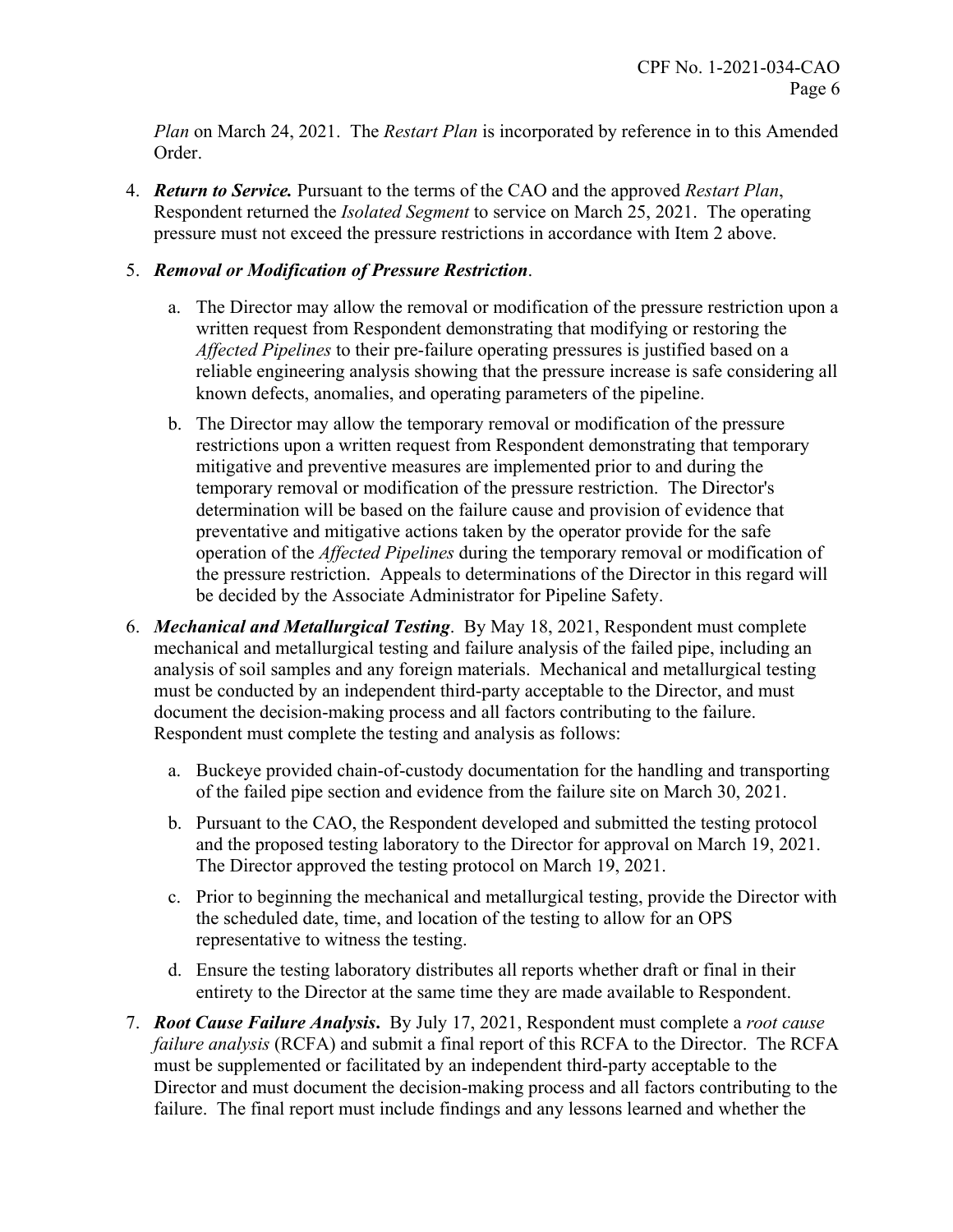findings and lessons learned are applicable to other locations within Respondent's pipeline system.

### 8. *Remedial Work Plan (RWP)*.

- a. Within 30 days following the completion of the RCFA, see Item 7 above, Respondent must submit a *Remedial Work Plan* (RWP) to the Director for approval.
- b. The Director may approve the RWP incrementally without approving the entire RWP.
- c. Once approved by the Director, the RWP will be incorporated by reference into this Amended Order.
- d. The RWP must specify the tests, inspections, assessments, evaluations, and remedial measures Respondent will use to verify the integrity of the *Affected Pipelines*. It must address all known or suspected factors and causes of the Accident. Respondent must consider the risks and consequences of another failure to develop a prioritized schedule for RWP-related work along the *Affected Pipelines.*
- e. The RWP must include a procedure or process to:
	- i. Identify pipe in the *Affected Pipelines* with characteristics similar to the contributing factors identified for the Accident.
	- ii. Gather all data necessary to review the failure history (in service and pressure test failures) of the *Affected Pipelines* and to prepare a written report containing all the available information such as the locations, dates, and causes of leaks and failures.
	- iii. Integrate the results of the metallurgical testing, root cause failure analysis, and other corrective actions required by this Amended Order with all relevant preexisting operational and assessment data for the *Affected Pipelines.* Pre-existing operational data includes, but is not limited to, design, construction, operations, maintenance, testing, repairs, prior metallurgical analyses, and any third-party consultation information. Pre-existing assessment data includes, but is not limited to, ILI tool runs, hydrostatic pressure testing, direct assessments, close interval surveys, and DCVG/ACVG surveys.
	- iv. Determine if conditions similar to those contributing to the Accident are likely to exist elsewhere on the *Affected Pipelines.*
	- v. Conduct additional field tests, inspections, assessments, and evaluations to determine whether, and to what extent, the conditions associated with the Accident and other failures from the failure history (see (e)(ii) above) or any other integrity threats are present elsewhere on the *Affected Pipelines*. At a minimum, this process must consider all failure causes and use:
		- 1) ILI tools with ultrasonic thickness (UT) measurement technology, and ACVG/DCVG surveys to detect holidays under disbonded coating; and one or more of the following, if necessary:
		- 2) Hydrostatic pressure testing;
		- 3) Close-interval surveys;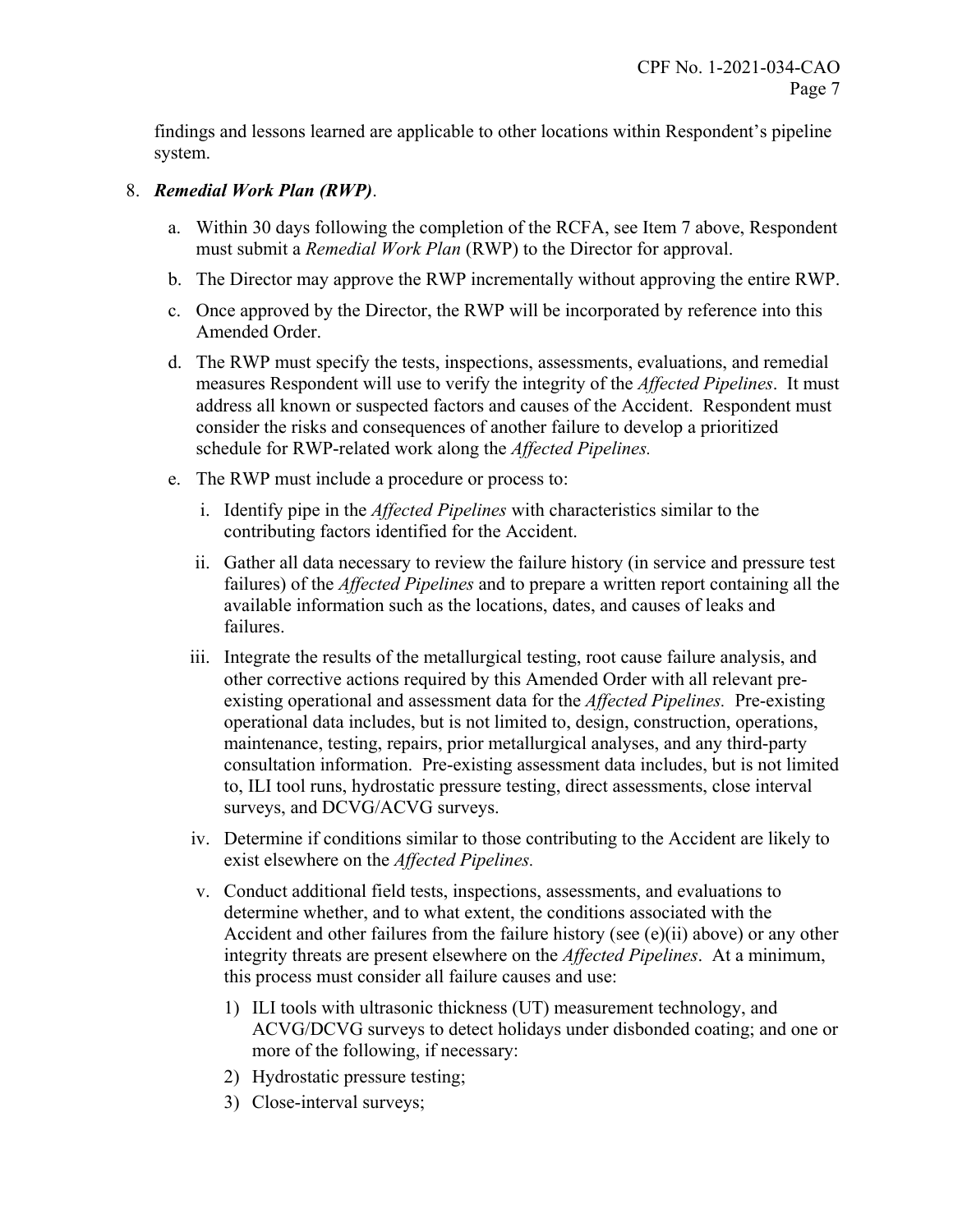- 4) Cathodic protection surveys, to include interference surveys in coordination with other utilities (e.g. underground utilities, overhead power lines, etc.) in the area;
- 5) Coating surveys;
- 6) Stress corrosion cracking surveys;
- 7) Selective seam corrosion surveys; and
- 8) Other tests, inspections, assessments, and evaluations appropriate for the failure causes.

Note: The results of tests, inspections, assessments, and evaluations conducted prior to issuance of this CAO may be used only if they included UT measurement technology.

- vi. Describe the inspection and repair criteria Respondent will use to prioritize, excavate, evaluate, and repair anomalies, imperfections, and other identified integrity threats. Include a description of how any defects will be graded and a schedule for repairs or replacement.
- vii. Based on the known history and condition of the *Affected Pipelines,* describe the methods Respondent will use to repair, replace, or take other corrective measures to remediate the conditions associated with the Accident and to address other known integrity threats along the *Affected Pipelines*. The repair, replacement, or other corrective measures must meet the criteria specified in (e)(vi) above.
- viii. Implement continuing long-term periodic testing and integrity verification measures to ensure the ongoing safe operation of the *Affected Pipelines*  considering the results of the analyses, inspections, evaluations, and corrective measures undertaken pursuant to the Amended Order.
- f. Include a proposed schedule for completion of the RWP.
- g. Respondent must revise the RWP as necessary to incorporate new information obtained during the failure investigation and remedial activities, to incorporate the results of actions undertaken pursuant to this Amended Order, and to incorporate modifications required by the Director.
- h. Submit any plan revisions to the Director for prior approval.
	- i. The Director may approve plan revisions incrementally.
	- ii. All revisions to the RWP after it has been approved and incorporated by reference into this Amended Order will be fully described and documented in the *CAO Documentation Report*, see below.
- i. Implement the RWP as it is approved by the Director, including any revisions to the plan.
- 9. *Patrolling*. Within 30 days of receipt of this Amended Order, Respondent must perform an aerial or ground right-of-way patrol of the *Affected Pipelines.* Respondent must investigate all leak indications and remedy all leaks discovered. Respondent must submit documentation of this survey to the Director within 45 days of receipt of this Amended Order.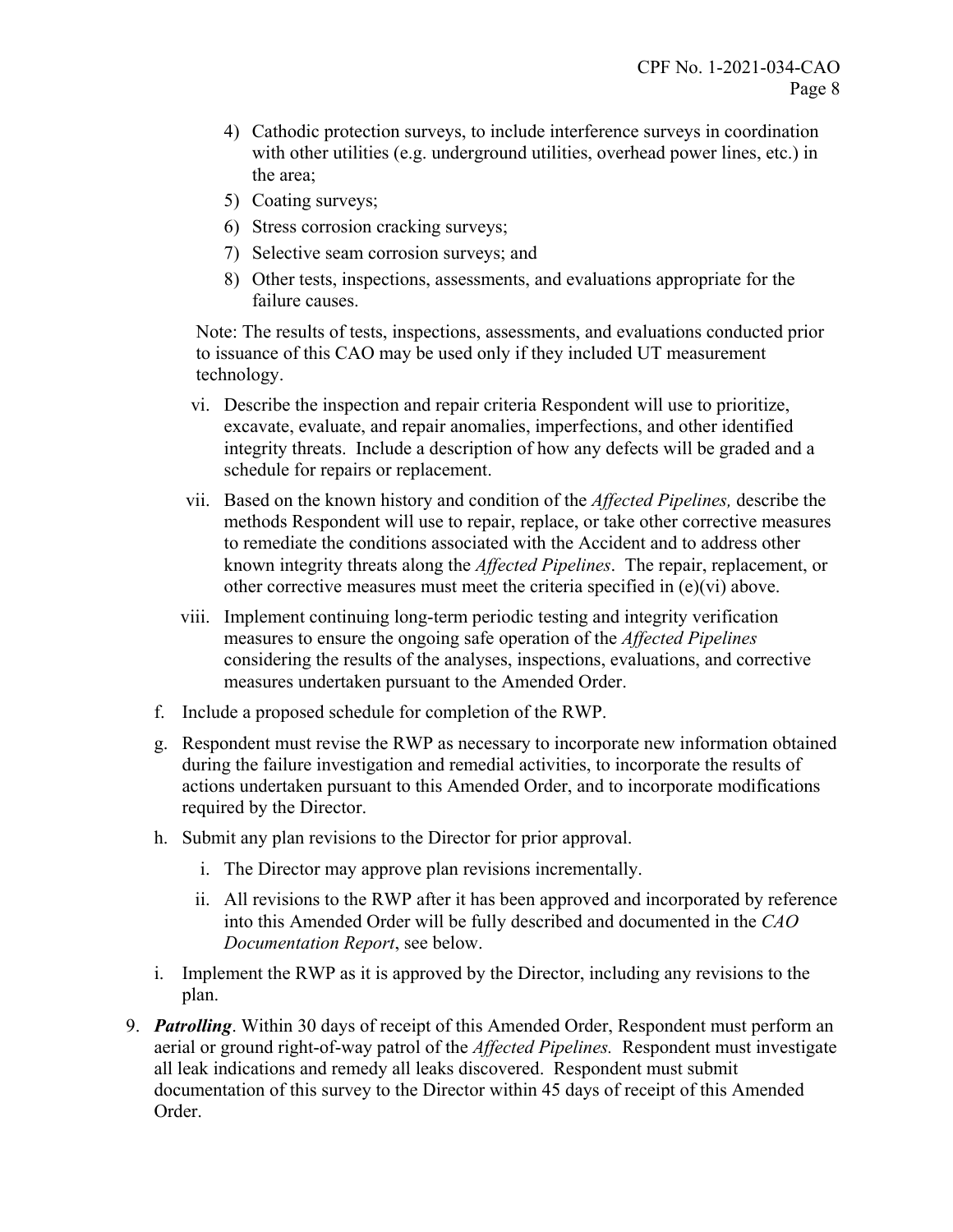- 10. *Records Verification*. As outlined in PHMSA Advisory Bulletin 2012-06, Respondent must verify the records for the *Affected Pipelines* to confirm the MOP. Respondent must submit documentation of this this record verification to the Director within 45 days of receipt of this Amended Order.
- 11. *Review of Prior Inline Inspection (ILI) Results.* By May 7, 2021, Respondent must conduct a review of any previous ILI results of the *Affected Pipelines.* In its review, Respondent must re-evaluate all ILI results from the past 10 calendar years, including a review of the ILI vendor's raw data and analysis. Respondent must determine whether any features were present in the failed pipe joints from the Accident and any other pipe removed. Respondent must also determine if any features with similar characteristics are present elsewhere on the *Affected Pipelines.* Respondent must submit documentation of this ILI review to the Director within 30 days of receipt of this Amended Order as follows:
	- a. List all ILI tool runs, tool types, and the calendar years of the tool runs.
	- b. List, describe (type, size, wall loss, etc.), and identify the specific location of all ILI features present in the failed joint and other pipe removed.
	- c. List, describe (type, size, wall loss, etc.), and identify the specific location of all ILI features with similar characteristics present elsewhere on the *Affected Pipelines*.
	- d. Explain the process used to review the ILI results and the results of the reevaluation.
- 12. *Emergency Response Plan and Training Review*. Respondent must review and assess the effectiveness of its emergency response plan with regards to the failure. Include in the review and assessment the on-scene response and support, coordination, and communication with emergency responders and public officials. Also, include a review and assessment of the effectiveness of its emergency training program. Respondent must amend its emergency response plan and emergency training, if necessary, to reflect the results of this review. Further, Respondent must review controller response to all alarms prior to, and following, confirmation of the rupture. Respondent must also review the controllers' coordination and communications with internal and external stakeholders prior to and throughout this accident response. The documentation of this *Emergency Response Plan and Training Review* must be available for inspection by OPS or provided to the Director, if requested.
- 13. *Public Awareness Program Review*. Respondent must review and assess the effectiveness of its Public Awareness Program with regards to the failure. Respondent must amend its Public Awareness Program, if necessary, to reflect the results of this review. The documentation of this *Public Awareness Program Review* must be available for inspection by OPS or provided to the Director, if requested.
- 14. *CAO Documentation Report (CDR*). Respondent must create and revise, as necessary, a *CAO Documentation Report* (CDR). When Respondent has concluded all the items in this Amended Order it will submit the final CDR in its entirety to the Director. This will allow the Director to complete a thorough review of all actions taken by Respondent with regards to this Amended Order prior to approving its closure. The intent is for the CDR to summarize all activities and documentation associated with this Amended Order in one document.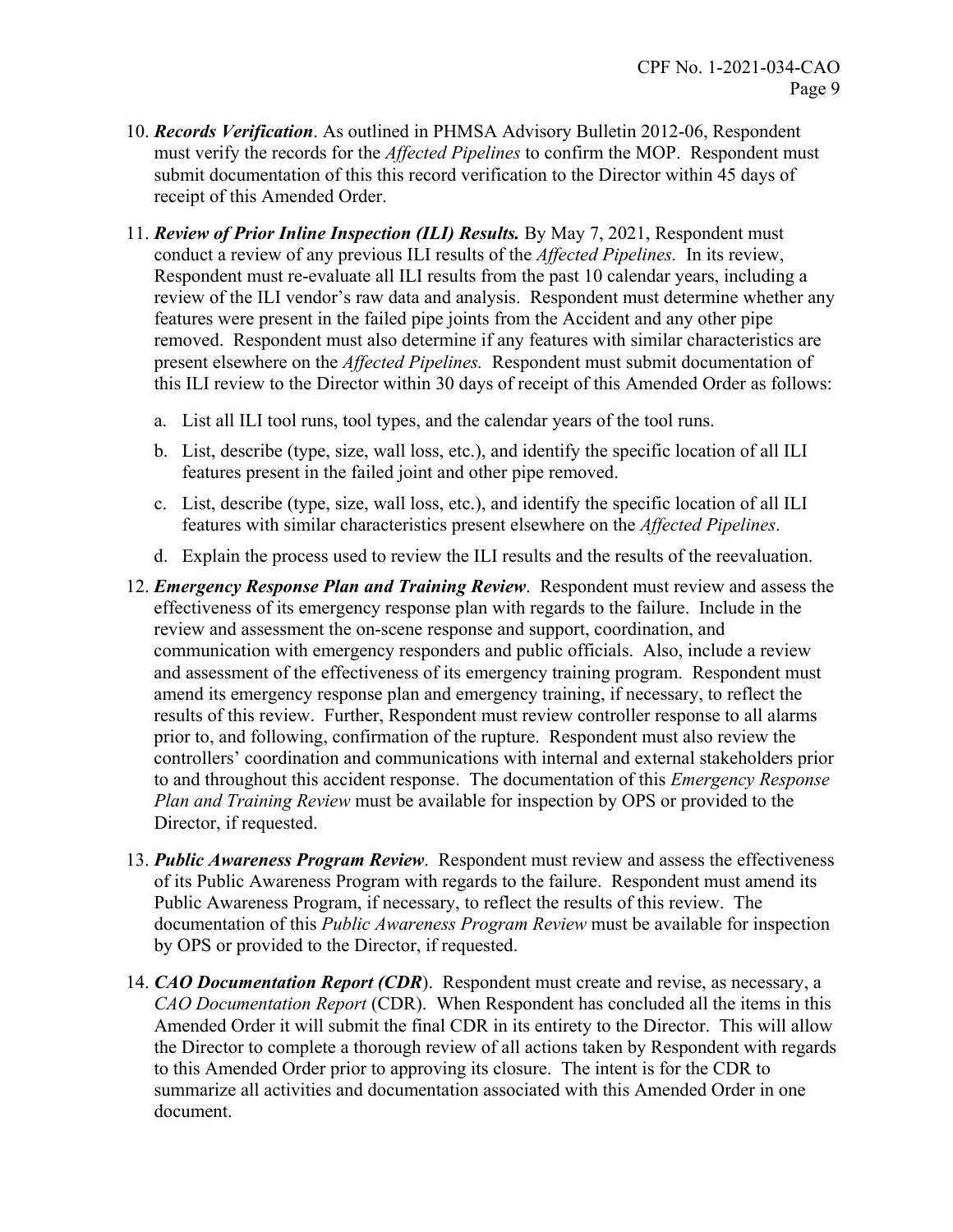- a. The Director may approve the CDR incrementally without approving the entire CDR.
- b. Once approved by the Director, the CDR will be incorporated by reference into this Amended Order.
- c. The CDR must include, but is not necessarily limited to, the following:
	- i. Table of Contents;
	- ii. Summary of the Accident and the response activities;
	- iii. Summary of pipe data, material properties and all prior assessments of the *Affected Pipeline*;
	- iv. Summary of all tests, inspections, assessments, evaluations, and analysis required by the Amended Order;
	- v. Summary of the mechanical and metallurgical testing as required by the Amended Order;
	- vi. Summary of the RCFA with all root causes as required by the Amended Order;
	- vii. Documentation of all actions taken by Respondent to implement the RWP, the results of those actions, and the inspection and repair criteria used;
	- viii. Documentation of any revisions to the RWP including those necessary to incorporate the results of actions undertaken pursuant to this Amended Order and whenever necessary to incorporate new information obtained during the failure investigation and remedial activities;
		- ix. Lessons learned while completing this Amended Order;
		- x. A path forward describing specific actions Respondent will take on its entire pipeline system as a result of the lessons learned from work on this Amended Order; and
		- xi. Appendices (if required).

### **Other Requirements:**

- 15. *Approvals.* With respect to each submission that under this Amended Order that requires the approval of the Director, the Director may: (a) approve, in whole or part, the submission; (b) approve the submission on specified conditions; (c) modify the submission to cure any deficiencies; (d) disapprove in whole or in part, the submission, directing that Respondent modify the submission, or (e) any combination of the above. In the event of approval, approval upon conditions, or modification by the Director, Respondent shall proceed to take all action required by the submission as approved or modified by the Director. If the Director disapproves all or any portion of the submission, Respondent must correct all deficiencies within the time specified by the Director, and resubmit it for approval.
- 16. *Extensions of Time.* The Director may grant an extension of time for compliance with any of the terms of this Amended Order upon a written request timely submitted demonstrating good cause for an extension.